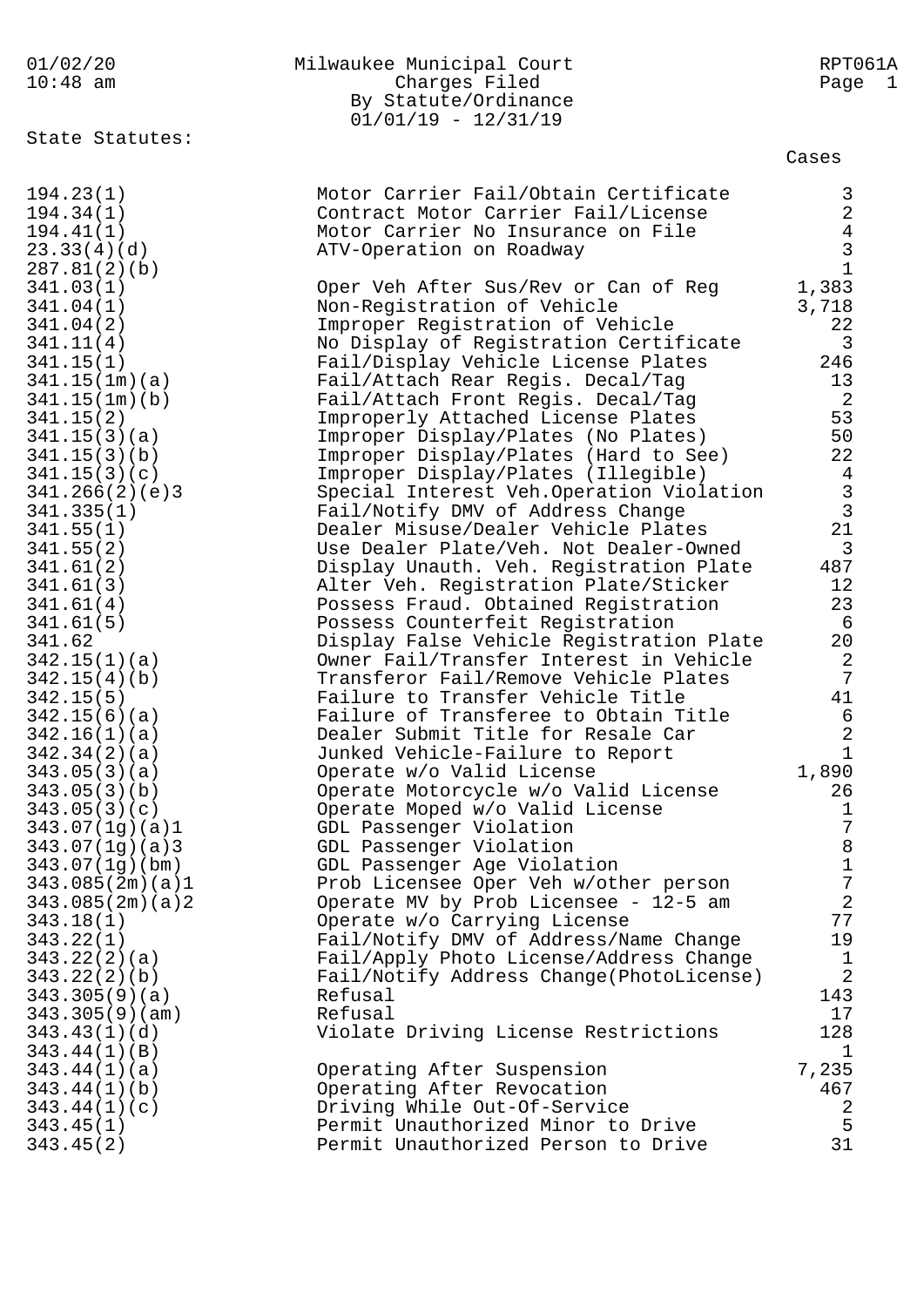| 01/02/20   | Milwaukee Municipal Court | RPT061A |
|------------|---------------------------|---------|
| $10:48$ am | Charges Filed             | Page 2  |
|            | By Statute/Ordinance      |         |
|            | $01/01/19 - 12/31/19$     |         |

State Statutes:

Cases

| 343.50(11)     | Fail/Surrender Cancelled ID Card         | $\mathbf{1}$   |
|----------------|------------------------------------------|----------------|
| 343.52(1m)     | Fraudulent Use of Special ID Card        | 5              |
| 344.62(1)      | Operate Motor Vehicle without Insurance  | 5,722          |
| 344.62(2)      | Operate Motor Vehicle w/o Proof of Ins   | 541            |
| 346.04(1)      | Fail/Obey Traffic Officer Signal/Order   | 103            |
| 346.04(2)      | Failure To Obey Traffic Officer/Signal   | 632            |
| 346.04(3)      | Vehicle Operator Flee/Elude Officer      | 33             |
| 346.05(1)      | Operating Left of Center Line            | 46             |
| 346.06         | Meeting of Vehicle-Wrong Side            | 106            |
| 346.07(2)      | Unsafe Cutting in When Passing           | 11             |
| 346.072(1m)(a) | Fail/Move Vehicle - Pass Stop Emerg Veh  | 2              |
| 346.072(1m)(b) | Fail/Slow Vehicle - Pass Stop Emerg Veh  | $\mathbf{3}$   |
| 346.075(1)     | Overtaking & Passing Bicycles            | $\tilde{1}$    |
| 346.075(2)     | Improper Passing of Stopped Bus          | 15             |
| 346.08         | Unsafe Passing on Right                  | 137            |
| 346.09(1)      | Passing into Oncoming Traffic            | 38             |
| 346.09(3)      | Passing in No-Passing Zone               | 17             |
| 346.09(4)      | Passing Vehicle Indicating Left Turn     | $\mathbf{1}$   |
| 346.10(2)      | Passing at Intersection                  | 80             |
| 346.13(1)      | Unsafe Lane Deviation                    | 179            |
| 346.13(3)      | Deviation From Designated Lane           | 22             |
| 346.14(1)      | Automobile Following Too Closely         | 136            |
| 346.14(1m)     |                                          | 10             |
| 346.14(2)(a)   | Truck Following Too Closely              | $\mathbf{1}$   |
| 346.15         | Driving Wrong Way on Divided Highway     | 43             |
| 346.175(1)(a)  | Owners Liability-Flee/Elude Officer      | 96             |
| 346.18(1)      | Fail/Yield at Uncontrolled Intersection  | 19             |
| 346.18(2)      | Fail/Yield while Making Left Turn        | 281            |
| 346.18(3)      | Fail/Yield Right/Way from Stop Sign      | 263            |
| 346.18(4)      | Fail/Yield when Emerging from Alley      | 20             |
| 346.18(5)      | Fail/Yield Rt/Way from Parked Position   | 32             |
| 346.18(6)      | Fail/Yield for Yield Sign                | 8              |
| 346.18(7)(a)   | Fail/Yield when Entering Alley           | $\overline{2}$ |
| 346.18(7)(b)   | Fail/Yield when Crossing Sidewalk        | $\mathbf{1}$   |
| 346.19(1)      | Fail/Yield to Stop for Emergency Vehicle | 49             |
| 346.195(1)     | Owner Liability-Fail/Yield to ER Vehicle | 10             |
| 346.20(1)      | Fail/Yield to Funeral Procession         | 3              |
| 346.23(1)      | Fail/Yield at Controlled Intersection    | 65             |
| 346.23(2)      | FYR at Divided Highway                   | $\mathbf{1}$   |
| 346.24(1)      | FYR to Pedestrian/uncontroll. Intersect  | 75             |
| 346.24(2)      | Sudden Pedes/Bike Movement into Traffic  | 21             |
| 346.24(3)      | Passing Vehicle Stopped for Pedestrian   | 6              |
| 346.25         | Pedestrian/Bike FYR when CrossingRoadway | $\overline{c}$ |
| 346.29(2)      | Standing on Roadway                      | 11             |
| 346.31(1)      | Fail to Follow Indicated Turn            | 33             |
| 346.31(2)      | Improper Right Turn                      | 44             |
| 346.31(3)      | Improper Left Turn                       | 15             |
| 346.31(3)(a)   | Improper Left Turn/Approach              | 2<br>45        |
| 346.31(3)(b)   | Improper Left Turn/Intersection          |                |
| 346.32         | Improper Turn into Driveway/Private Road | 31             |
| 346.33(1)(a)   | Unlawful U/Y Turn-Control. Intersection  | 14             |
| 346.33(1)(b)   | Unlawful U/Y Turn - Midblock             | 6              |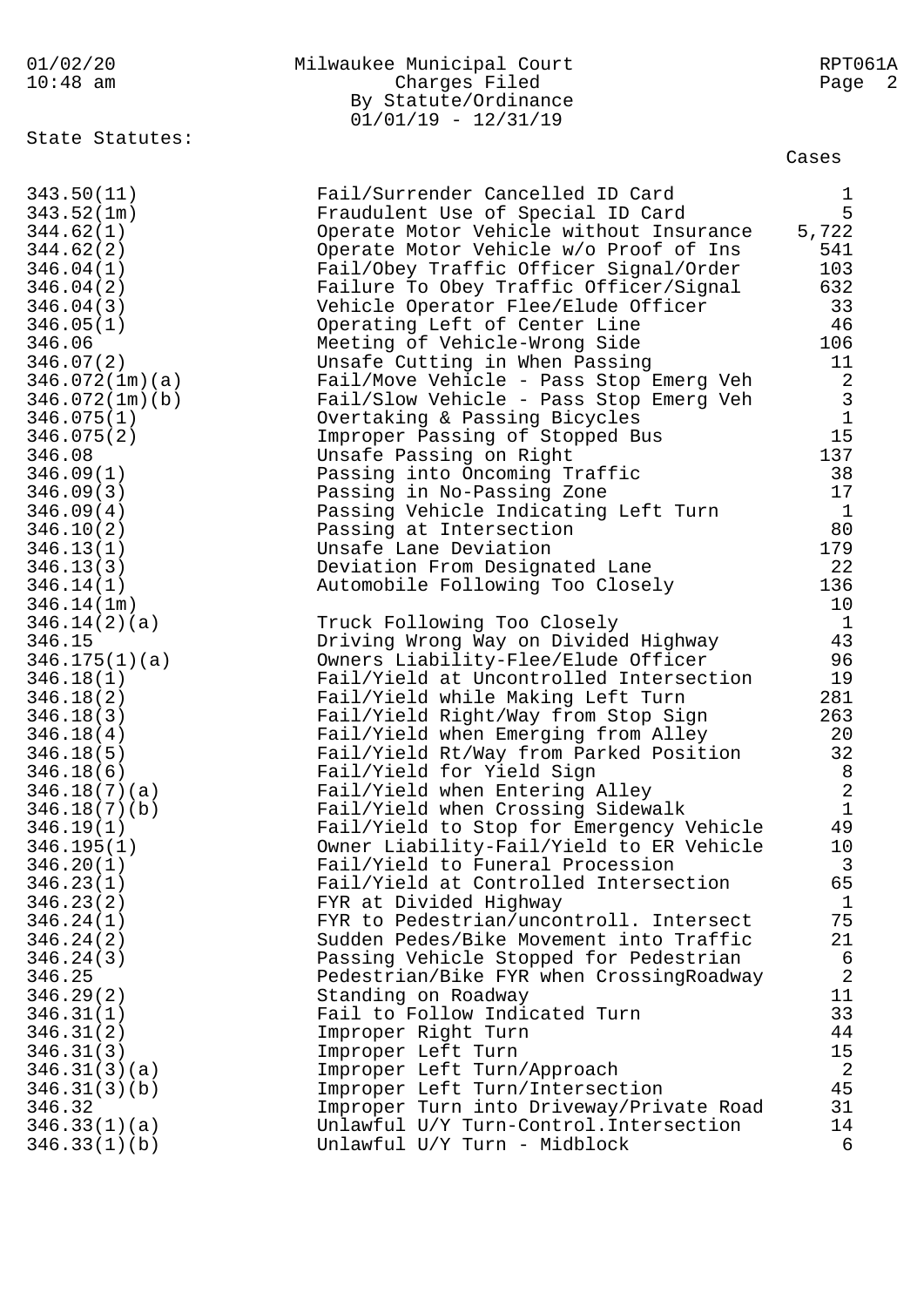| 01/02/20<br>$10:48$ am        | Milwaukee Municipal Court<br>Charges Filed<br>By Statute/Ordinance<br>$01/01/19 - 12/31/19$ | RPT061A<br>Page<br>$\overline{\mathbf{3}}$ |
|-------------------------------|---------------------------------------------------------------------------------------------|--------------------------------------------|
| State Statutes:               |                                                                                             | Cases                                      |
| 346.33(1)(c)                  | Unlawful U/Y Turn-Highway MidBlock                                                          | 13                                         |
| 346.33(1)(d)                  | Unlawful U/Y Turn-Erected Signs                                                             | $\mathbf{1}$                               |
| 346.33(1)(f)                  | Improper U-Turn - Unsafe or Interfere                                                       | $\sqrt{2}$                                 |
| 346.33(1m)                    | Unlawful U-Turn                                                                             | $1\,$                                      |
| 346.34(1)                     | Fail/Signal Turn/Unsafe Turn                                                                | 32                                         |
| 346.34(1)(a)1                 | Unsafe Turn-At Intersection                                                                 | 6<br>44                                    |
| 346.34(1)(a)3<br>346.34(1)(b) | Unsafe Turn-w/o Reasonable Safety<br>Fail to Signal Turn                                    | 51                                         |
| 346.34(2)                     | Fail/Signal Stop/Slowing                                                                    |                                            |
| 346.35                        | Improper Signal for Stop/Turn                                                               | $\frac{5}{2}$                              |
| 346.37                        | Violate Traffic-Control Signal                                                              | $15$                                       |
| 346.37(1)(a)1                 | Violate Green Traffic-Control Signal                                                        | $\overline{2}$                             |
| 346.37(1)(b)                  | Violate Yellow Traffic Signal                                                               | 30                                         |
| 346.37(1)(c)1                 | Violate Red Traffic Light                                                                   | 1,756                                      |
| 346.37(1)(c)                  | Pedes/Bike Violate Red Traffic Light                                                        | 1                                          |
| 346.37(1)(c)3                 | Illegal Right Turn on Red                                                                   | 81                                         |
| 346.37(1)(d)1                 | Violate Green Traffic Arrow                                                                 | $\sqrt{2}$                                 |
| 346.38(1)                     | Pedestrian Signal Violation                                                                 | $\mathbf{1}$                               |
| 346.38(2)                     | Bike/Pedes Violate Pedestrian Signal                                                        | $\mathbf{1}$                               |
| 346.39(1)                     | Fail/Stop for Flashing Red Signal                                                           | 99                                         |
| 346.455                       | Fail/Stop for Fire Truck at Fire Station                                                    | $\mathbf 1$                                |
| 346.457(1)                    | Owner's Liability-Pass Fire Truck                                                           | $\mathbf 1$<br>$\mathbf{3}$                |
| 346.46                        | Fail to Stop/Improper Stop at Stop Sign                                                     | 1,281                                      |
| 346.46(1)<br>346.46(2)(a)     | Fail/Stop at Stop Sign<br>Improper Stop/Stop Sign-Clear Line                                | 1                                          |
| 346.465(1)                    | Veh.Owner Liable/Fail/Obey School Guard                                                     | 6                                          |
| 346.47(1)                     | Fail/Yield/Stop/Emerging from Alley                                                         | $\overline{a}$                             |
| 346.51(1)                     | Improper Parking On/Off Roadway                                                             | $\overline{4}$                             |
| 346.52(1)(a)                  | Stopping/Standing w/i Intersection                                                          | $1\,$                                      |
| 346.52(1)(f)                  | Stopping/Standing-Double Parking                                                            | $\overline{2}$                             |
| 346.53                        | Parking/Standing Where Prohibited                                                           | 1                                          |
| 346.53(2)                     | Parking/Standing in Business Alley                                                          | 2                                          |
| 346.53(4)                     | Parking/Standing in Driveway                                                                | 1                                          |
| 346.53(5)                     | Parking/Standing near Crosswalk                                                             | 1                                          |
| 346.53(6)                     | Parking/Standing where Prohibited                                                           | 7                                          |
| 346.54                        | Improper Parking/Standing of Vehicle                                                        | 25                                         |
| 346.54(2)                     | Improper Parking/Standing of Vehicle                                                        | 1                                          |
| 346.57<br>346.57(2)           | Speeding Violations                                                                         | 1<br>532                                   |
| 346.57(3)                     | Unreasonable and Imprudent Speed<br>Driving too Fast for Conditions                         | 110                                        |
| 346.57(4)(a)                  | Speeding in School Zones                                                                    | 16                                         |
| 346.57(4)(c)                  | Speeding in Pedestrian Safety Zone                                                          | 1                                          |
| 346.57(4)(e)                  | Speeding on City Highway                                                                    | 235                                        |
| 346.57(4)(em)                 | Speeding on City Service Road                                                               | 3                                          |
| 346.57(4)(f)                  | Speeding in Outlying District                                                               | 2                                          |
| 346.57(4)(gm)                 | Speeding on Freeway                                                                         | $\mathbf 1$                                |
| 346.57(5)                     | Exceeding Speed Zones/Posted Limits                                                         | 7,871                                      |
| 346.58(1)                     | Exceed Speed/Metal-Rubber Tired Vehicles                                                    | 1                                          |
| 346.59(1)                     | Impeding Traffic by Slow Speed                                                              | 2                                          |
| 346.595(4)                    | Passenger Riding in Front on Motorcycle                                                     | 2                                          |
| 346.595(5)                    | Operate Motorcycle w/o Headlights On                                                        | $\mathbf 1$                                |
| 346.62(2)                     | Reckless Driving-Endanger Safety                                                            | 361                                        |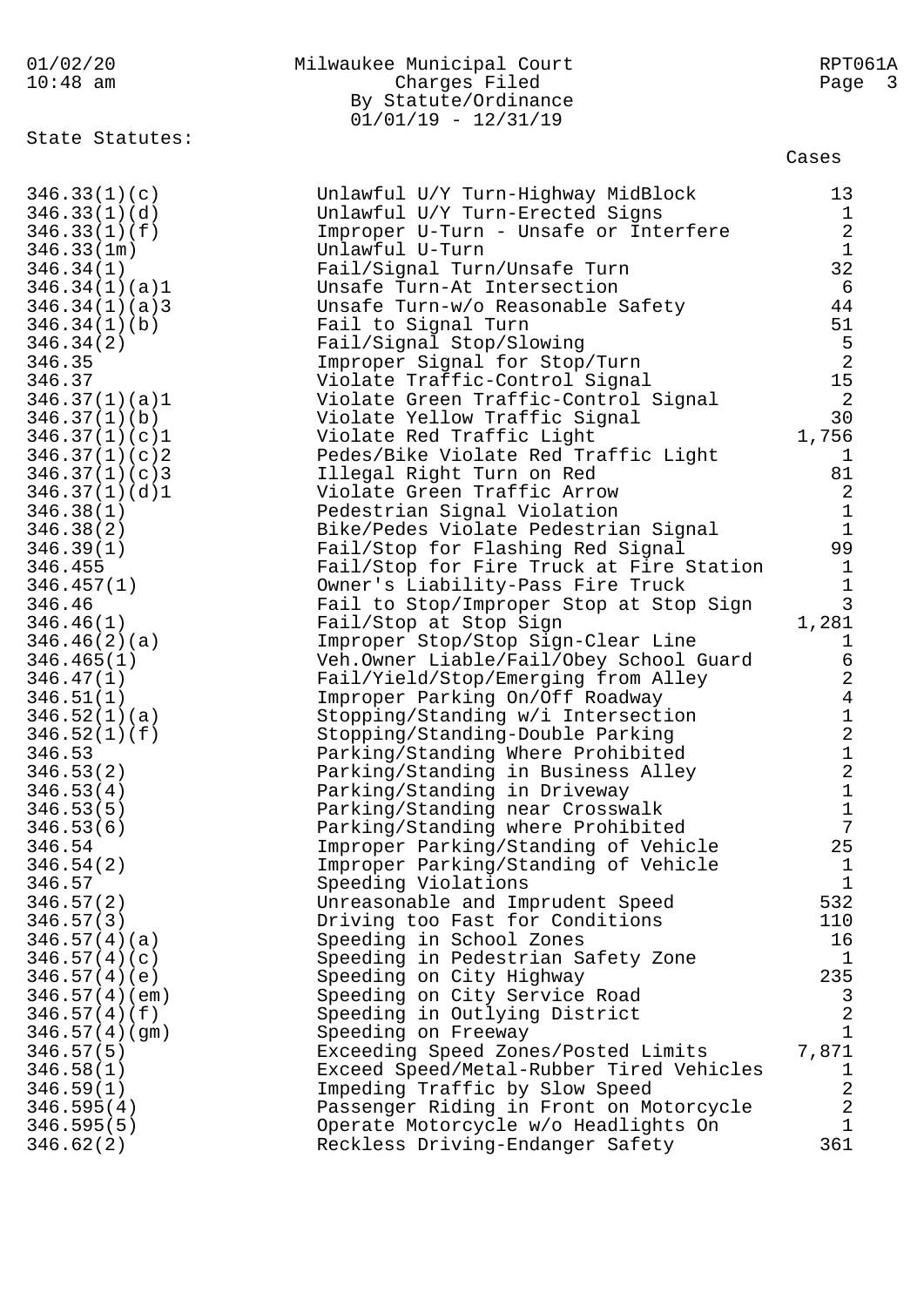| 01/02/20<br>$10:48$ am                                                      | Milwaukee Municipal Court<br>Charges Filed<br>By Statute/Ordinance<br>$01/01/19 - 12/31/19$                                            | RPT061A<br>Page 4                                       |
|-----------------------------------------------------------------------------|----------------------------------------------------------------------------------------------------------------------------------------|---------------------------------------------------------|
| State Statutes:                                                             |                                                                                                                                        | Cases                                                   |
| 346.63(1)(a)<br>346.63(1)(am)<br>346.63(1)(b)<br>346.63(2)<br>346.63(2)(A)1 | Operating While Intoxicated<br>Operat. w/ Detectable Level Ctrld Substn<br>Operating While Intoxicated - BAC .1%+                      | 705<br>65<br>380<br>$\mathbf{1}$                        |
| 346.63(2)(a)1<br>346.63(2m)<br>346.67(1)<br>346.675(1)                      | Cause Injury/Operating While Intoxicated<br>Violate Absolute Sobriety Law<br>Hit and Run<br>Veh Owner Liability-Hit and Run            | $\begin{array}{c} 3 \\ 2 \\ 5 \end{array}$<br>15<br>314 |
| 346.68                                                                      | Hit and Run-Unattended Vehicle                                                                                                         | 110                                                     |
| 346.69                                                                      | Hit and Run-Property Adjacent to Highway                                                                                               | 36                                                      |
| 346.70(1)                                                                   | Failure to Notify Police of Accident                                                                                                   | 113                                                     |
| 346.70(2)                                                                   | Duty/Report Accident (Report Req'mt)                                                                                                   | 25                                                      |
| 346.70(5)                                                                   | Falsifying Accident Report                                                                                                             | 2                                                       |
| 346.80(4)                                                                   | Bike Rules-Ride Where Prohibited by Sign                                                                                               | $\mathbf 1$                                             |
| 346.80(5)                                                                   | Bike Rules-Fail/Yield to Motor Vehicles                                                                                                | $\mathbf 1$                                             |
| 346.804                                                                     | Bike Rules-Fail/Yield, Etc. on Sidewalk                                                                                                | $\overline{2}$                                          |
| 346.87                                                                      | Unsafe Backing of Vehicle                                                                                                              | 46                                                      |
| 346.88(3)(b)                                                                | Obstructed Driver's Vision-Front View                                                                                                  | $\overline{4}$                                          |
| 346.88(3)(c)                                                                | Obstructed Driver's Vision-Rear View                                                                                                   | $\mathbf 1$                                             |
| 346.88(4)                                                                   | MV Windows Not Reasonably Clean                                                                                                        | $\overline{2}$                                          |
| 346.89(1)<br>346.89(3)(a)<br>346.89(4)(a)<br>346.89(4)(b)2                  | Inattentive Driving<br>Operating while E-Mailing or Texting                                                                            | 311<br>7<br>$\mathbf 1$<br>$\mathbf 1$                  |
| 346.89(5)                                                                   | Operate with Electronic Device in View                                                                                                 | $\mathbf 1$                                             |
| 346.90                                                                      | Following/Parking Near Emergency Vehicle                                                                                               | $\mathbf 1$                                             |
| 346.92(1)                                                                   | Driving with Person Riding Illegally                                                                                                   | $\sqrt{ }$                                              |
| 346.92(2)                                                                   | Riding Illegally on Vehicle                                                                                                            | $\frac{5}{2}$                                           |
| 346.93(1)<br>346.935<br>346.935(1)<br>346.935(2)                            | Minor Transporting Intoxicants in MV<br>Drink Open Intoxicants in MV<br>Drink Open Intoxicants in MV<br>Possess Open Intoxicants in MV | $\mathbf 1$<br>3<br>58                                  |
| 346.935(3)                                                                  | Keep Open Intoxicants in MV                                                                                                            | 72                                                      |
| 346.94(1)                                                                   | Driving on Sidewalk                                                                                                                    | $\epsilon$                                              |
| 346.94(12)                                                                  | Driving on Bicycle Lane or Way                                                                                                         | 256                                                     |
| 346.94(13)                                                                  | Abandoned Motor Vehicle                                                                                                                | 1                                                       |
| 346.94(2)                                                                   | Racing on Highway                                                                                                                      | 27                                                      |
| 346.94(20)(a)                                                               | Opening Car Door on Highway-Adult                                                                                                      | $\overline{3}$                                          |
| 346.94(9)                                                                   | Alighting From/Boarding Moving Vehicle                                                                                                 | $\overline{4}$                                          |
| 347.06(1)                                                                   | Operation w/o Required Lamps Lighted                                                                                                   | 100                                                     |
| 347.06(3)                                                                   | Unclean/Defective Lights or Reflectors                                                                                                 | 15                                                      |
| 347.07(2)(a)                                                                | Operate Vehicle w/ NonWhite Headlights                                                                                                 | $\overline{4}$                                          |
| 347.07(2)(b)                                                                | Operate Vehicle w/ NonRed Taillights                                                                                                   | $\,8\,$                                                 |
| 347.07(2)(c)                                                                | Operate Vehicle w/ Flashing Light                                                                                                      | $\mathbf{1}$                                            |
| 347.09(1)(a)                                                                | Operate Motor Vehicle w/o 2 Headlights                                                                                                 | 332                                                     |
| 347.09(1)(c)                                                                | Operate Special Vehicle w/o Headlights                                                                                                 | $\mathbf 1$                                             |
| 347.10(2)                                                                   | Other Headlamp Equipment Violations                                                                                                    | $\, 8$                                                  |
| 347.12(1)                                                                   | Failure to Dim Headlights                                                                                                              | 8                                                       |
| 347.12(1)(a)                                                                | Approaching Operator Fail/Dim MultiBeams                                                                                               | 17                                                      |
| 347.12(1)(b)                                                                | Following Operator Fail/Dim MultiBeams                                                                                                 | 3                                                       |
| 347.13(1)                                                                   | No Tail Lamp/Defective Tail Lamp-Night                                                                                                 | 210                                                     |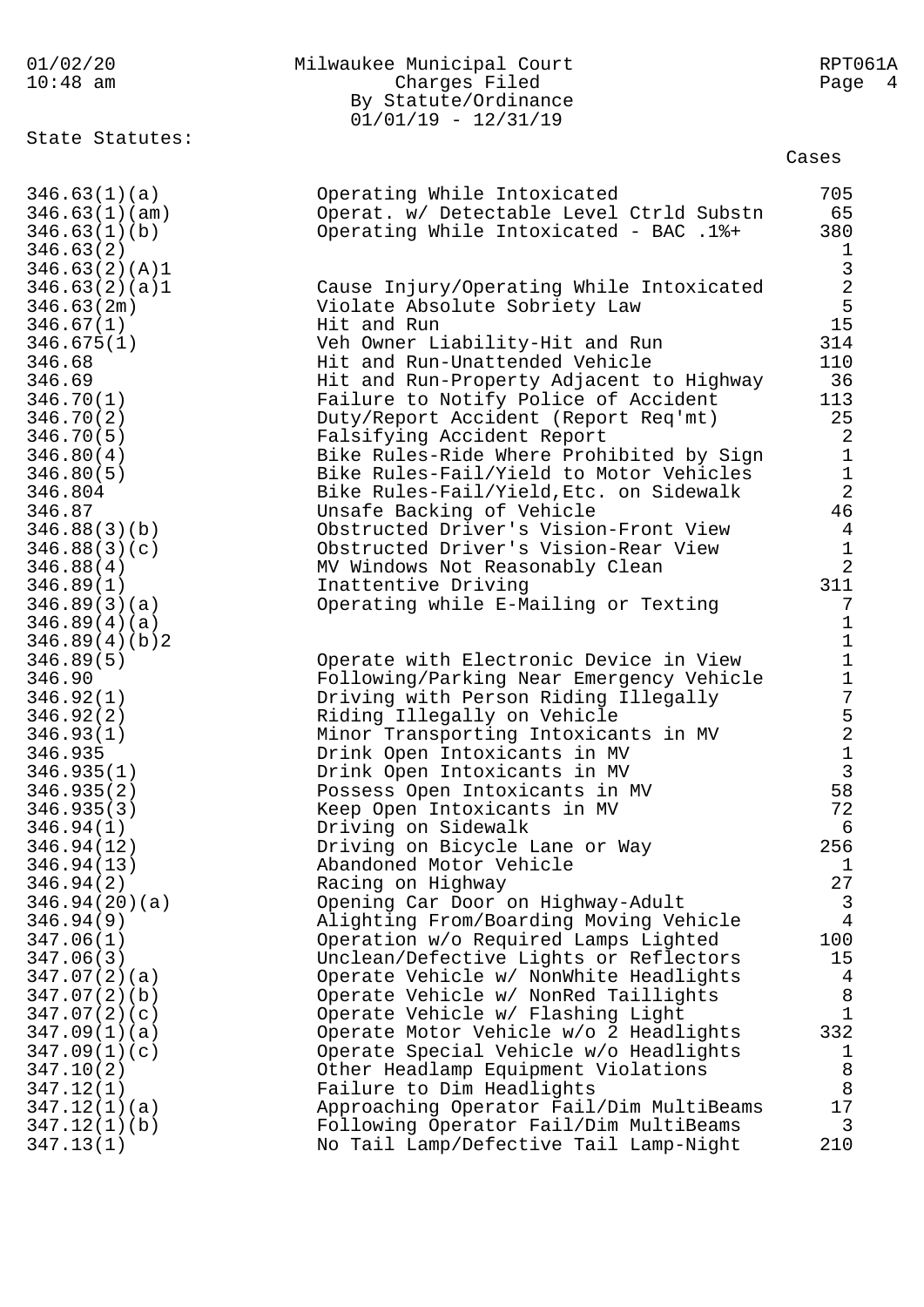|  |  |                    | 01/02/20 |
|--|--|--------------------|----------|
|  |  | $1 \wedge 1 \circ$ | $\sim$ m |

| 01/02/20   | Milwaukee Municipal Court | RPT061A |
|------------|---------------------------|---------|
| $10:48$ am | Charges Filed             | Page 5  |
|            | By Statute/Ordinance      |         |
|            | $01/01/19 - 12/31/19$     |         |

State Statutes:

| Cases |  |
|-------|--|

| 347.13(3)      | Operate Vehicle w/o Registration Lamps    | 53                                           |
|----------------|-------------------------------------------|----------------------------------------------|
| 347.14(1)      | Operate Vehicle w/o Stopping Lights       | 290                                          |
| 347.15(2)      | Improperly Locate Veh.Directional Lights  | $\mathbf{1}$                                 |
| 347.15(3)      | Directional Signal to be Visible/Driver   | $\mathbf{1}$                                 |
| 347.16(2)(b)   | Operate Trailer w/o Rear Reflectors       | $\mathbf 1$                                  |
| 347.25(4)      | Equip NonPolice Veh. w/ Blue Lights       | $6\,$                                        |
| 347.26(6)(a)   | Service Vehicle Warning Lamp Reqm'ts      | $\mathbf 1$                                  |
| 347.26(6)(b)   | Tow Truck Warning Lamp Reqm'ts            | $\mathsf{3}$                                 |
| 347.35(1)      | Operate Motor Vehicle w/o Capable Brakes  | $\mathsf 9$                                  |
|                |                                           | $\mathbf 1$                                  |
| 347.35(1a)     | Fail/Equip Vehicle w/ Parking Brake       |                                              |
| 347.35(2)      | Operate Moped/Cycle w/o Capable Brakes    | $\mathbf 1$                                  |
| 347.36(3)      | Fail/Maintain Veh.Brakes/Working Order    | $\mathbf 1$                                  |
| 347.38(1)      | Defective Horn or Unnecessary Use         | $\mathsf S$                                  |
| 347.38(2)      | Unlawful Siren or Horn                    | $\mathbf 1$                                  |
| 347.38(4)      | Unlawful Use-Emerg. Vehicle Siren         | $\mathbf{1}$                                 |
| 347.39(1)      | Operate Motor Veh. w/o Adequate Muffler   | 20                                           |
| 347.39(2)      | Equip Motor Vehicle with Illegal Muffler  | 7                                            |
| 347.40(1)      | Operate Vehicle w/o Rearview Mirror       | $\overline{4}$                               |
| 347.41         | Defective Speedometer                     | 4                                            |
| 347.413(1)     | IID Tampering/Failure to Install          | 13                                           |
| 347.43(1)      | Operate Motor Vehicle w/o Safety Glass    | $\mathbf{1}$                                 |
| 347.45(1)      | Operate Motor Vehicle w/o Proper Tires    | $\mathbf{1}$                                 |
| 347.455(1)     | Operate Vehicle w/ Height Modifications   | $1\,$                                        |
| 347.47(3)      | Towing with Improper Safety Chains        | $\overline{2}$                               |
| 347.48(1)      | Violation of Safety Belt Requirements     | $\mathbf 1$                                  |
| 347.48(2m)(b)  | Vehicle Operator Fail/Wear Seat Belt      | 1,061                                        |
| 347.48(2m)(c)  | Operator Fail/Have Passenger/SeatBelted   | 85                                           |
| 347.48(2m)(d)  | Ride in Vehicle w/o Wearing Seat Belt     | 94                                           |
| 347.48(4)(am)  |                                           | 307                                          |
|                | Safety Belt Violations-Child              |                                              |
| 347.485(1)(a)  | Minor Operate Motorcycle w/o Headgear     | 3                                            |
| 347.485(1)(am) | Operate Cycle w/ Passenger w/o Headgear   | $\mathbf 1$                                  |
| 347.485(2)     | Operate Cycle without Eye Protection      | $\mathfrak{Z}$                               |
| 347.487        | Illegal Cycle Riding/Seating Equipment    | $\mathbf 1$                                  |
| 347.489(1)     | Operate Bike/Cycle w/o Lights/Reflectors  | 7                                            |
| 348.05(1)      | Operate Vehicle(Excess Width) w/o Permit  | $\mathbf 1$                                  |
| 348.06(1)      | Operate Vehicle (Excess Height) w/oPermit | $\sqrt{2}$                                   |
| 348.10(2)      | Operate Veh. Fail/Prevent Leaking Load    | $\mathbf 1$                                  |
| 348.15(3)(b)   | Violate Class A Hwy Weight Limits         | $\mathbf{1}$                                 |
| 348.15(3)(c)   | Violate Class A Hwy Weight Limits         | $\mathbf{1}$                                 |
| 348.17(1)      | Violation of Special Weight Limits        | 21                                           |
| 350.08         | Snowmobile Owner Permit Unauth.Operation  | $\mathbf{1}$                                 |
| TR101.02(2)(j) | Unnecessary Acceleration                  | $\sqrt{6}$                                   |
| TR300.16(10)   | Driver - Passenger Safety Crossing Hwy    | $\sqrt{2}$                                   |
| TR300.77(5)    |                                           | $\,1\,$                                      |
| TR301.62(10)   | No Interlock or Inoperative               | $\mathbf 1$                                  |
| TR305.06(1)    | Operate with Missing/Altered Vehicle ID   | $\mathbf 1$                                  |
| TR305.09(3)    | Fail/Maintain Signal Indicator Lamps      |                                              |
| TR305.09(6)    | Cracked/Broken Lenses/Reflectors          | $\begin{array}{c}\n1 \\ 3 \\ 2\n\end{array}$ |
| TR305.11(1)(a) | Fail/Equip with Proper Headlamps          |                                              |
|                |                                           |                                              |
| TR305.11(2)(a) | Fail/Properly Maintain Headlamps          | $\overline{4}$                               |
| TR305.11(3)(b) | Fail/Maintain Headlamps                   | $\overline{2}$                               |
| TR305.11(3)(c) | Tinted Headlamps                          |                                              |
|                |                                           |                                              |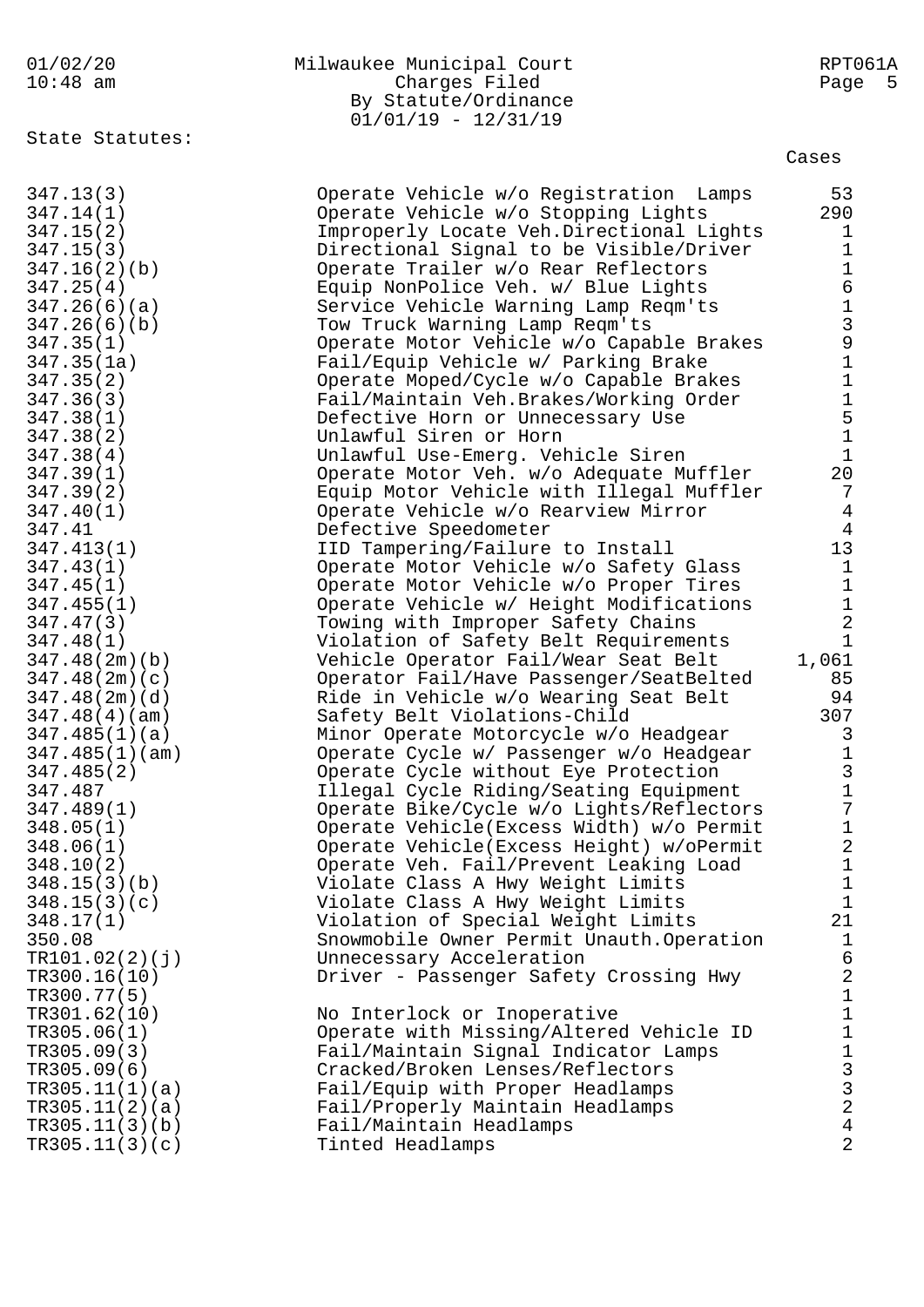| 01/02/20<br>$10:48$ am        | Milwaukee Municipal Court<br>Charges Filed<br>By Statute/Ordinance<br>$01/01/19 - 12/31/19$ | RPT061A<br>Page<br>- 6                     |
|-------------------------------|---------------------------------------------------------------------------------------------|--------------------------------------------|
| State Statutes:               |                                                                                             | Cases                                      |
| TR305.13(1)                   | Fail/Maintain License Plate Lamp Wiring                                                     | 2                                          |
| TR305.15(2)                   | Fail/Properly Maintain Stop Lamps                                                           | $\sqrt{2}$                                 |
| TR305.15(4)                   | Cover/Obstruct Stop Lamp Lenses                                                             | $\mathbf{1}$                               |
| TR305.15(5)                   | Fail/Maintain High-Mounted Stop Lamp                                                        | 47                                         |
| TR305.16(2)                   | Fail/Properly Maintain Tail Lamps                                                           | $\begin{array}{c} 5 \\ 1 \end{array}$      |
| TR305.16(4)                   | Covered/Obscured Tail Lamps/Reflectors                                                      |                                            |
| TR305.17(1)                   | Fail/Properly Maintain Brakes                                                               | $\overline{2}$                             |
| TR305.18(1)(a)                | Fail/Equip Required Bumper                                                                  | 10                                         |
| TR305.18(2)(a)                | Fail/Properly Mount Vehicle Bumpers                                                         | $\sqrt{2}$<br>$\,4$                        |
| TR305.18(2)(c)<br>TR305.19(1) | Damaged/Distorted Vehicle Bumpers<br>Fail/Maintain Door/Hood Trunk Lid                      |                                            |
| TR305.19(2)(b)                | Hood Has Protrusion Over 3 Inches                                                           |                                            |
| TR305.20(1)                   | Fail/Properly Maintain Exhaust System                                                       | 922111                                     |
| TR305.20(3)                   | No Protection on Exposed Exhaust System                                                     |                                            |
| TR305.20(5)                   | Tail Pipe Not Extend Past Passenger Comp                                                    |                                            |
| TR305.20(8)                   | Air Pollution Control Equip Not Function                                                    |                                            |
| TR305.26(1)                   | Fail/Equip Required Mirrors                                                                 | 15                                         |
| TR305.26(3)                   | Cracked/Damaged/Poor Reflect on Mirror                                                      | 12                                         |
| TR305.26(4)                   | Inadequate Mirror(s)                                                                        |                                            |
| TR305.27(4)                   | Fail/Maintain Safety Belts                                                                  |                                            |
| TR305.28(1)                   | Fail/Maintain Vehicle Speedometer                                                           | 6<br>2<br>1<br>1                           |
| TR305.29(2)                   | Fail/Maintain Steering System                                                               |                                            |
| TR305.29(5)(a)                | Improper Size Steering Wheel                                                                | $\frac{1}{1}$                              |
| TR305.29(5)(b)                | Fail/Maintain Steering Wheel                                                                |                                            |
| TR305.30(2)                   | Vehicle Tires w/Less Than 2/3 Inch Tread                                                    | $\begin{array}{c} 9 \\ 1 \\ 3 \end{array}$ |
| TR305.30(3)                   | Vehicle Tires Protrudes >2 Inches Beyond                                                    |                                            |
| TR305.30(9)                   | Vehicle Rim-Loose/Missing Nut/Lug Bolt                                                      | $\mathbf 1$                                |
| TR305.32(1)<br>TR305.32(2)    | Window Not Approved Safety Glass/Damaged<br>Front Driver's Side Window not Operate          | 25                                         |
| TR305.32(4)(a)                | Vent / Side Window / Unauthorized Sign                                                      | 2                                          |
| TR305.32(4)(b)2               | Illegal Window Tint                                                                         | 163                                        |
| TR305.32(5)(a)                | Rear Window Unauthorized Sign                                                               | 2                                          |
| TR305.32(5)(b)                | Rear Window Excessive Tinting                                                               | 27                                         |
| TR305.32(6)                   | Rear Side Window Excessive Tinting                                                          | 38                                         |
| TR305.34(3)                   | Cracked/Damaged Vehicle Windshield                                                          | 38                                         |
| TR305.34(6)                   | Illegal Materials on Windshield                                                             | 96                                         |
| TR305.35(1)                   | Fail/Equip Required Wipers                                                                  | 1                                          |
| TR305.35(4)                   | Fail/Maintain Windshield Washer/Fluid                                                       | $\mathbf{1}$                               |
| TR305.43(1)                   | Motorcycle-Fail/Equip Lighting Device                                                       | 1                                          |
| TR305.47                      | Motorcycle-Tires Meet Reqmts                                                                | $\mathbf 1$                                |
| TR305.51(1)                   | Fail/Equip Required Brakes                                                                  | $\mathbf 1$                                |
| TR325.02(2)                   | Violation of Out of Service Notice                                                          | $\mathbf 1$                                |
| TR325.02(4)                   | Vehicle Equipment Violations                                                                | 3<br>$\overline{2}$                        |
| TR325.02(5)                   | Interstate Hours of Service, Etc.                                                           |                                            |
| TR327.03(1)<br>TR327.03(2)    | Fed Reg/Safety - General<br>Age, Waiver of Physical Disqualification                        | 19<br>$\mathbf{3}$                         |
| TR327.03(3)                   | Fed Reg/Safety - General                                                                    | $\mathbf{1}$                               |
| TR327.03(4)                   | Violation of Out of Service Notice                                                          | 13                                         |
| TR327.03(5)                   | Interstate/Intrastate Driving Rqmts                                                         | 82                                         |
| TR327.05(3)(a)                | Interstate Record of Duty Status                                                            | 1                                          |
| tr305.16(2)                   |                                                                                             | $\mathbf 1$                                |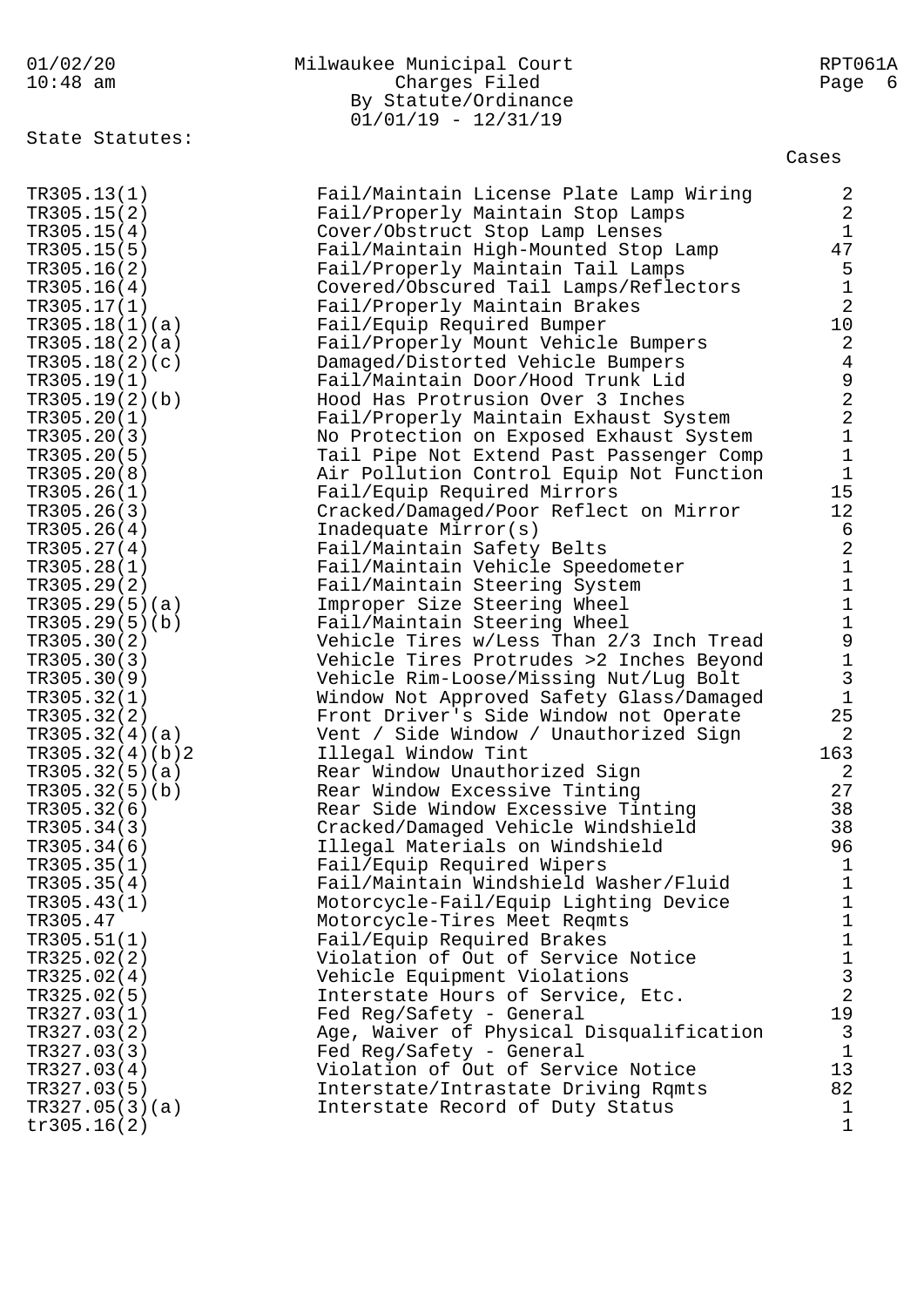01/02/20 Milwaukee Municipal Court RPT061A 10:48 am Charges Filed Page 7 By Statute/Ordinance

State Statutes:

Sub Total: 43,919

Cases

01/01/19 - 12/31/19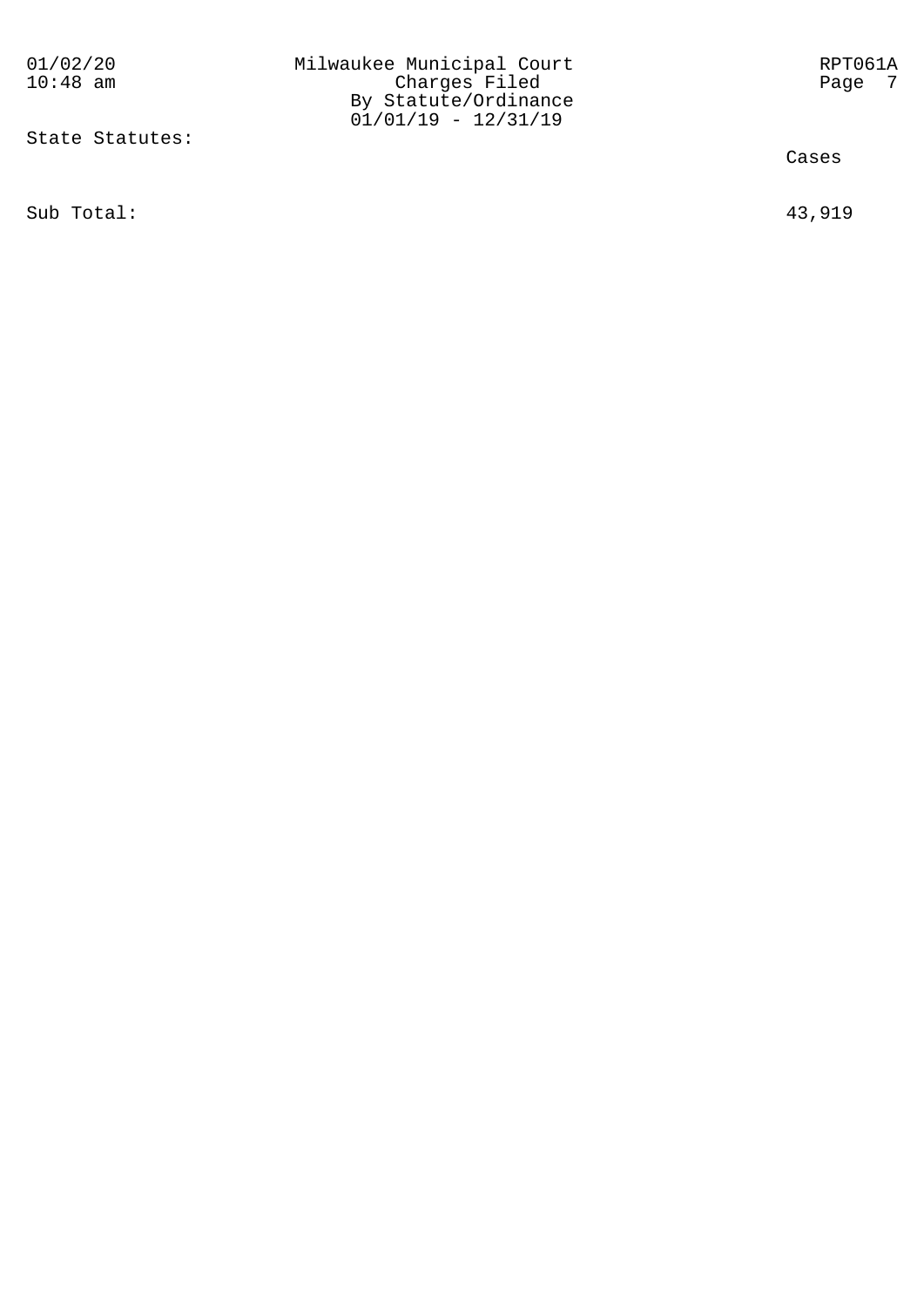| 01/02/20<br>$10:48$ am           | Milwaukee Municipal Court<br>Charges Filed<br>By Statute/Ordinance<br>$01/01/19 - 12/31/19$ | RPT061A<br>Page<br>- 8                               |
|----------------------------------|---------------------------------------------------------------------------------------------|------------------------------------------------------|
| Ordinances:                      |                                                                                             | Cases                                                |
| $100 - 59 - 1 - a$               | PP Vehicle - License to Be Exhibited                                                        | ı                                                    |
| $100 - 59 - 13$                  | PP Vehicle - Daily Trip Records Req'd                                                       | 1                                                    |
| $100 - 59 - 3 - a$               | PP Veh Pass - Fail to Pay Fare                                                              | 26                                                   |
| $101 - 20 - 1$                   | Unnecessary Vehicle Noises Prohibited                                                       | 4                                                    |
| $101 - 20.7 - 3$                 | Spectating Prohibited - Illegal Race/Spd                                                    | $\mathbf{1}$                                         |
| $101 - 34 - 1$                   | Contested Parking Citation(s)                                                               | 2,205                                                |
| $101 - 5.5 - 1 - a$              | Excessive Size/Weight/Load Permit Req'd                                                     | 2                                                    |
| $101 - 9.5 - 2$                  | Loitering on Street Median                                                                  | 17                                                   |
| $102 - 7 - 1$<br>$102 - 9 - 2$   | Bicycle - Riding on Public Ways                                                             | 2                                                    |
| $104 - 15$                       | Bicycle - Lack of Eqmt for Oper in Dark<br>Obstruct Police/Fireman During Fire              | $\frac{2}{2}$                                        |
| $104 - 7 - 1$                    | False Fire Alarm                                                                            | $\overline{2}$                                       |
| $105 - 138 - 2$                  | Resisting / Obstructing Police Officer                                                      | 558                                                  |
| $105 - 2$                        | Assault and Battery                                                                         | 1,112                                                |
| $105 - 34 - 1 - a$               | Carrying Concealed and Dangerous Weapon                                                     | 8                                                    |
| $105 - 45 - 4$                   | Possession of Laser Pointer by Minor                                                        | 1                                                    |
| $105 - 47 - 1$                   | Sale / Discharge / Use of Fireworks                                                         | 12                                                   |
| $105 - 48 - 1$                   | Smoking Prohibited - Adoption State Law                                                     |                                                      |
| $105 - 49 - 1$                   | Smoking Prohibited on City Property                                                         |                                                      |
| $105 - 50 - 1$                   | Synthetic Marijuana Poss/Sale/Use Prohib                                                    |                                                      |
| $105 - 66 - 1$                   | Repairing Motor Vehicle on Street                                                           | $\begin{array}{c} 3 \\ 2 \\ 4 \\ 2 \\ 2 \end{array}$ |
| $105 - 69 - 2$                   | Smelling / Inhaling Harmful Substance                                                       |                                                      |
| $105 - 75 - 15 - a$              | Excessive False Alarms                                                                      | $1\,$                                                |
| $105 - 77 - 1$                   | Misuse of Emergency Telephone Numbers                                                       | 110                                                  |
| $105 - 78 - 2$                   | Abandoned 911 Calls - Repeated                                                              | 9                                                    |
| $106 - 1 - 1$<br>$106 - 1.1 - 2$ | Disorderly Conduct<br>Aggressive Panhandling                                                | 2,003<br>43                                          |
| $106 - 1.8 - 1$                  | Public Drinking                                                                             | 73                                                   |
| $106 - 11$                       | Mashing                                                                                     | 14                                                   |
| $106 - 21 - 4$                   | Theft of Library Material                                                                   | $\mathbf{1}$                                         |
| 106-23                           | Loitering of Minor (Curfew Hours)                                                           | 70                                                   |
| $106 - 23 - 2$                   | Responsibility of Parents (Curfew)                                                          | 2                                                    |
| $106 - 23.1 - 2$                 | Truancy or Habitual Truancy                                                                 | 483                                                  |
| $106 - 23.2$                     | Contributing to Delinquency of Minor                                                        | 6                                                    |
| $106 - 23.3 - 2$                 | Contributing to Truancy                                                                     | 537                                                  |
| $106 - 30 - 2 - A$               |                                                                                             | 1                                                    |
| $106 - 30 - 2 - a$               | Sale of Cigarettes to Minor/Underage                                                        | 113                                                  |
| $106 - 30 - 3 - c$               | Sell Cig in Package/Container w/o Stamp                                                     | 2                                                    |
| $106 - 30 - 3 - e$               | Sell Cig in Package/Container w/o Stamp                                                     | $\overline{2}$                                       |
| $106 - 30.2 - 2 - a$             | Sale of eCigarettes to Minor/Underage                                                       | $\overline{2}$                                       |
| $106 - 30.5 - 2$                 | Minor Purchase/Possess Cigarette/Tobacco                                                    | 5                                                    |
| $106 - 31 - 1$<br>$106 - 31 - 2$ | Loitering or Prowling                                                                       | 171                                                  |
| $106 - 31 - 4$                   | Loitering in or near a Dwelling Area<br>Loitering in or near School                         | 8<br>$\overline{a}$                                  |
| $106 - 31 - 5$                   | Loitering in Public Building                                                                | 7                                                    |
| $106 - 31 - 6$                   | Loitering in Restaurant / Tavern                                                            | 16                                                   |
| $106 - 31 - 7$                   | Loitering - Soliciting, Etc.                                                                | 71                                                   |
| $106 - 31 - 8$                   | Loitering in a Parking Lot or Structure                                                     | 16                                                   |
| $106 - 31 - 9$                   | Loitering on Private / Public Property                                                      | 4                                                    |
| $106 - 34.5 - 1$                 | Prostitution - Prohibited Conduct                                                           | 10                                                   |
| $106 - 35 - 2$                   | Loitering - Soliciting Prostitute                                                           | 40                                                   |
| $106 - 35.6 - 2$                 | Loitering - Illegal Drug Activity                                                           | 83                                                   |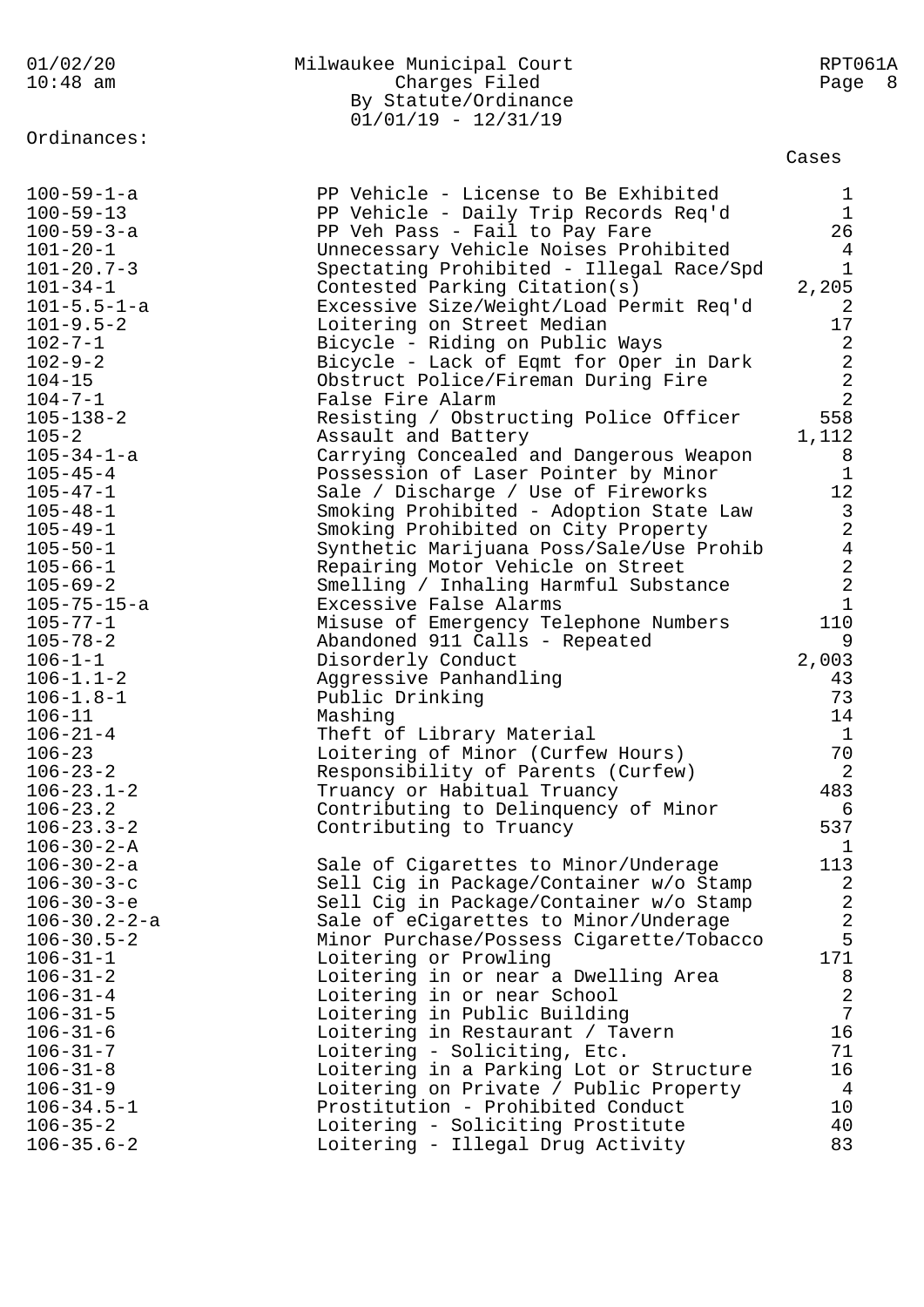| 01/02/20<br>$10:48$ am                     | Milwaukee Municipal Court<br>Charges Filed<br>By Statute/Ordinance<br>$01/01/19 - 12/31/19$ | RPT061A<br>Page 9              |
|--------------------------------------------|---------------------------------------------------------------------------------------------|--------------------------------|
| Ordinances:                                |                                                                                             | Cases                          |
| $106 - 36 - 3 - a$                         | Possession of Drug Paraphernalia                                                            | 324                            |
| $106 - 37 - 2$<br>$106 - 38 - 2$           | Frequenting An Illegal Drug House                                                           | 6<br>603                       |
| $106 - 5 - 2$                              | Possession of Marijuana<br>Indecent Exposure                                                | 46                             |
| $106 - 51 - 3$                             | Designated Offender - Not Prev Domiciled                                                    | $\mathbf{1}$                   |
| $106 - 8 - 1$                              | Obscene Phone Call                                                                          | $\overline{2}$                 |
| $106 - 8 - 2$                              | Harassing Phone Call                                                                        | 11                             |
| $106 - 8 - 4$                              | Harassing Phone Calls - Repeated                                                            | 21                             |
| $107 - 1$                                  | Gambling Places - Permit or Run                                                             | 16                             |
| $107 - 2$                                  | Gambling                                                                                    | 15                             |
| $108 - 23$                                 | Hours for Public Entertainment Regs                                                         | $\mathbf{1}$<br>$\overline{a}$ |
| $108 - 5 - 1 - a$<br>$110 - 10 - 1$        | Public Dance Hall - License Required<br>Trespassing Upon Buildings / Premises               | 681                            |
| $110 - 10 - 2 - b$                         | Trespass to Buildings Carrying Firearm                                                      | $\mathsf{3}$                   |
| $110 - 10 - 3$                             | Trespassing Upon Streetcar/Vehicle/Train                                                    | $\mathbf 1$                    |
| $110 - 11 - 2 - a$                         | Refusing to Pay Bus Fare                                                                    | $\sqrt{2}$                     |
| $110 - 12 - 1 - a$                         | Landlord - Forcible Entry Prohibited                                                        | $\bf 4$                        |
| $110 - 12 - 1 - b$                         | Tenant - Denial of Access to Landlord                                                       | $\overline{2}$                 |
| $110 - 15$                                 | Vandalism                                                                                   | 824                            |
| $110 - 15.5 - 1$                           | Vandalism - Graffiti Related                                                                | 10<br>273                      |
| $110 - 16 - 2$<br>$110 - 18 - 1$           | Theft<br>Tapping of Public Utilities Prohibited                                             | $\mathsf{3}$                   |
| $110 - 32 - 1 - a$                         | Fraud on Hotel or Restaurant                                                                | $\overline{4}$                 |
| $110 - 32 - 1 - b$                         | Fraud on Hotel or Restaurant Keeper                                                         | $\, 8$                         |
| $110 - 35 - 1$                             | Retail Theft                                                                                | 882                            |
| $110 - 4 - 1$                              | Damaging of Public Property                                                                 | 5                              |
| $118 - 36$                                 |                                                                                             | $\mathbf{3}$                   |
| $118 - 36 - 1$                             | Boating - Unauth Use of Private Dock                                                        | $\mathsf{9}$                   |
| $118 - 80 - 1$                             | Boating - Adoption of State Statutes<br>Boating - Speeding Over Fixed Limits                | 163<br>4                       |
| $118 - 80 - 1$ 30.66(2)<br>$118 - 80 - 10$ | Boating - Safety Requirements                                                               | 32                             |
| $118 - 80 - 10 - C$                        |                                                                                             | $\mathbf{1}$                   |
| $118 - 80 - 10A$                           |                                                                                             | $\mathsf 3$                    |
| $118 - 80 - 5$                             | Boating - Littering the Waterways                                                           | $\mathbf 1$                    |
| $118 - 80 - 7$                             | Swimming within Harbor Where Prohibited                                                     | 4                              |
| 200 through 295                            | Building Code Violations                                                                    | 701                            |
| $200 - 11 - 4$                             | Illegal Occupancy and Use                                                                   | 68                             |
| $200 - 20 - 2$<br>$200 - 24 - 1$           | Unlawful Eviction<br>Building Permit Required                                               | $\mathbf{1}$<br>72             |
| $200 - 42 - 2 - d$                         | Illegal Occupancy -- No Cert / Unfit                                                        | $\overline{4}$                 |
| $200 - 51.7 - 4 - a$                       | Registration Stmt Reqd - Vacant Building                                                    | $\mathbf 1$                    |
| $214 - 23 - 1$                             | Smoke Alarms - 10 Yr Battery Required                                                       | $\sqrt{2}$                     |
| $214 - 23 - 3$                             | Smoke Alarms - Annual Testing Required                                                      | 9                              |
| $214 - 27 - 4$                             | Smoke Detectors Not Operative                                                               | $\overline{4}$                 |
| $214 - 3$                                  | Adoption of Model Fire Code                                                                 | 11                             |
| $225 - 2 - 1$                              | Plumbing - License & Registration Req'd                                                     | $\mathbf{1}$                   |
| $225 - 3 - 4$<br>244                       | Plumbing - Permit Req'd<br>Signs and Outdoor Advertising                                    | $\overline{2}$<br>15           |
| 252                                        | General Requirements                                                                        | $\mathbf 1$                    |
| 275                                        | Building Maintenance                                                                        | 4                              |
| 295                                        | Zoning Violations                                                                           | 1,250                          |
| $295 - 403 - 3 - b$                        | Paved or Approved Surface Required                                                          | 12                             |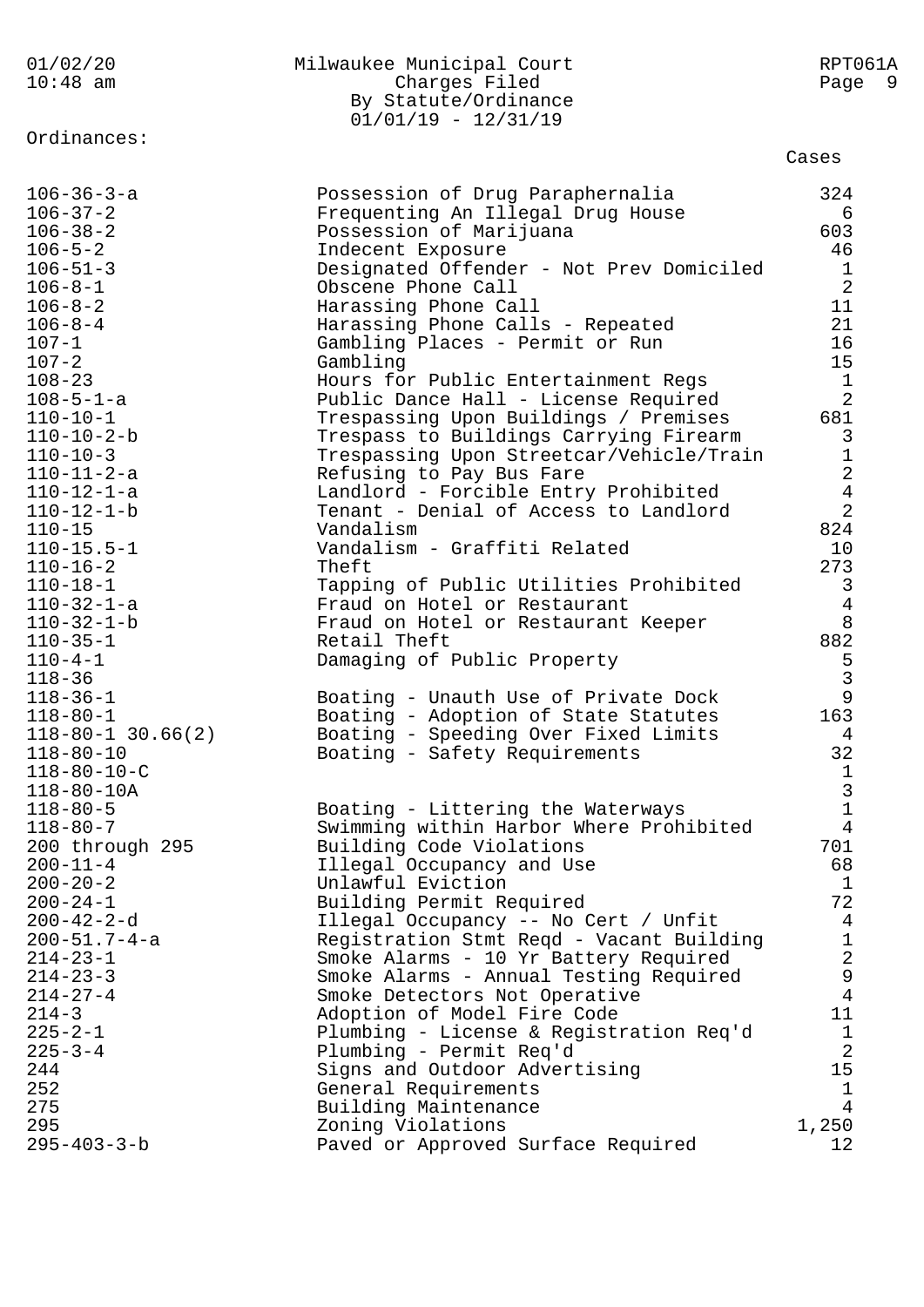Ordinances:

## 01/02/20 Milwaukee Municipal Court RPT061A Charges Filed By Statute/Ordinance  $01/01/19 - 12/31/19$

Cases

| $295 - 503 - 1$                | Residential Lot - Land Use Violation              | 16                                    |
|--------------------------------|---------------------------------------------------|---------------------------------------|
| $295 - 503 - 3 - b$            | Residential Lot - Improper Veh Repair             | 16                                    |
| $295 - 505 - 4 - b - 4$        | Exceed Max Number Parked Vehicles on Lot          | 6                                     |
| $295 - 505 - 4 - b - 9$        | Unregistered Vehicle Parked > 30 Days             | 5                                     |
| $295 - 603 - 1$                | Commercial Lot - Land Use Violation               | 10                                    |
| $295 - 803 - 1$                | Industrial Lot - Land Use Violation               | $\mathbf{3}$                          |
| $50 - 25 - 5$                  | Resist or Obstruct Issuance of Citation           | 24                                    |
| $63 - 3$                       | Park Hour Violation                               | 3                                     |
| $66 - 12 - 9 - q$              | Conduct Asbestos Abatement w/o Permit             | $\mathbf{1}$                          |
| $66 - 12 - 9 - k$              | Fail to Act Results in Asbestos Exposure          | $\mathbf{1}$                          |
| $66 - 22 - 1 - a$              | Create/Knowing Allow Lead-Based Nuisance          | 42                                    |
| $66 - 22 - 4 - h - 1$          | Permit Required to Conduct Lead Reduc.            | $\overline{2}$                        |
| $68 - 21 - 1$                  | Food Dealer License Required                      | 4                                     |
| $68 - 21 - 1 - a$              | Food Dealer License Required                      | $\mathbf{1}$                          |
| $68 - 25 - 2$                  | Food Peddlers License Required                    | $\overline{2}$                        |
| $68 - 5 - 3$                   | Food License - Right to Inspect Estab             | $\mathbf 1$                           |
| $68 - 9 - 6 - c$               | Food License - Inspect Placard Posting            | $\overline{a}$                        |
| $75 - 1 - 2 - a$               | Self-Service Laundry - Registration Req           | 5<br>$\mathbf{1}$                     |
| $75 - 23 - 5 - a$              | Tattoo / Body Pierce - License Required           |                                       |
| $78 - 17 - 1$                  | Dog and Cat Licenses Required                     | 44                                    |
| $78 - 19 - 1$<br>$78 - 19 - 2$ | Permitting Animal at Large                        | 28<br>12 <sup>°</sup>                 |
| $78 - 19 - 3$                  | Setting Animal at Large<br>Animal Litter Nuisance | 2                                     |
| $78 - 22 - 1$                  | Pit-Bull/Rottweiler - Leash Requirements          | 8                                     |
| $78 - 22 - 2$                  | Pit Bull/Rottweiler - Yard / Kennel Reqs          | 28                                    |
| $78 - 22 - 3$                  | Pit-Bull/Rottweiler - Behavior Class Req          | 18                                    |
| $78 - 23 - 1 - a$              | Dangerous Animal Regulations                      | 10 <sub>o</sub>                       |
| $78 - 23 - 3 - b$              | Dangerous Animal - Pen / Kennel Reqs              | $\mathbf{1}$                          |
| $78 - 27 - 1$                  | Failure to Surrender Rabid Animal                 | $\sqrt{2}$                            |
| $78 - 29 - 1$                  | Animal Disturbing Peace                           | $\overline{2}$                        |
| $78 - 3 - 1$                   | Animal Owner's Duty to Restrain, Etc.             | 26                                    |
| $78 - 31 - 1 - a$              | Cruelty to Animals                                | 16                                    |
| $78 - 31 - 1 - b$              | Abandon/Transport Animal in Cruel Manner          | 2                                     |
| $78 - 31 - 2$                  | Cruelty to Animals - Food and Water Reqs          | 19                                    |
| $78 - 31 - 3 - a$              | Cruelty to Animals - Lack of Shelter              |                                       |
| $78 - 31 - 3 - c$              | Cruelty to Animals - Lack Proper Shelter          | $\frac{5}{9}$                         |
| $78 - 31 - 3 - d$              | Cruelty to Animals - Kept in Garage/Shed          | $\sqrt{2}$                            |
| $78 - 31 - 4$                  | Cruelty to Animals - Leash Requirements           |                                       |
| $78 - 31 - 8 - a$              | Cruelty to Animals - Left in Parked Veh           | $\frac{5}{2}$                         |
| $78 - 7 - 2 - a$               | Animal Fancier Permit Required                    | $\mathbf 1$                           |
| $79 - 10 - 2$                  | Littering on Street by Motor Vehicle              | $\overline{a}$                        |
| $79 - 11$                      | Littering of Public Property                      | 55                                    |
| $79 - 12 - 1$                  | Littering of Premises                             | 16                                    |
| $79 - 14 - 2$                  | Unauth Use of Neighborhood Dumpsters              | $\mathbf{1}$                          |
| $79 - 40 - 1$                  | Unauthorized Removal of Recyclables               | $\mathbf 1$                           |
| $79 - 5.7 - 1$                 | Waste Containers - Addition to Contents           | $\mathbf{1}$                          |
| $80 - 10 - 6 - b$              | Chronic Nuisance Premises                         | $\begin{array}{c} 5 \\ 8 \end{array}$ |
| $80 - 15$                      | Spitting in Public Places                         |                                       |
| $80 - 44 - 2$                  | Dumping Prohibited                                | 38                                    |
| $80 - 49 - 3$                  | Certain Vehicles Prohibited                       | 2                                     |
| $80 - 63 - 1$                  | Excessive Noise Prohibited                        | 137                                   |
| $80 - 63 - 2$                  | Noise Constituting a Nuisance                     | $\mathbf{1}$                          |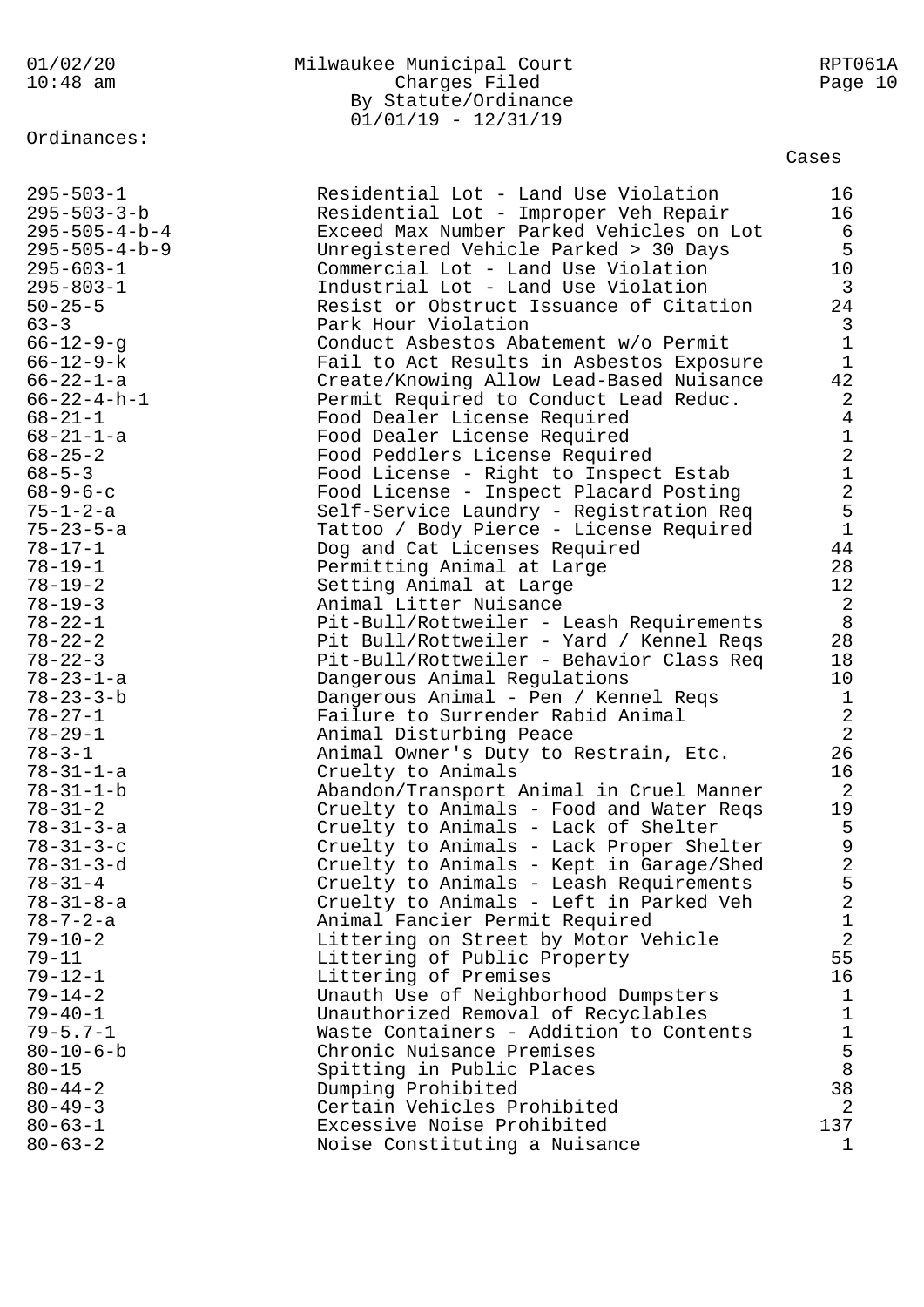| 01/02/20              | Milwaukee Municipal Court                | RPT061A               |
|-----------------------|------------------------------------------|-----------------------|
| $10:48$ am            | Charges Filed                            | Page 11               |
|                       | By Statute/Ordinance                     |                       |
|                       | $01/01/19 - 12/31/19$                    |                       |
| Ordinances:           |                                          | Cases                 |
|                       |                                          |                       |
| $84 - 45 - 3 - a$     | Filling Station - License Required       | 1                     |
| $85 - 23 - 4 - a$     | Licensed Estab - Exceeding Occupy Limit  | $\overline{a}$        |
| $90 - 15 - 3 - a - 1$ | Class B Premises Allow Patron After Hrs  | 8                     |
| $90 - 16 - 1$         | Display of License - Posting Required    | $\mathbf 1$           |
| $90 - 18 - 1 - A - 1$ |                                          | $\mathbf 1$           |
| $90 - 18 - 1 - a - 1$ | Sale of Alcohol to Underaged Person      | 26                    |
| $90 - 18 - 1 - a - 2$ | Sale/traffic Alcohol to Underaged Person | $\mathbf{1}$          |
| $90 - 18 - 1 - a - 3$ | Allow Consumption of Alcohol by Underage | 5                     |
| $90 - 18 - 1 - c$     | Underage Attempt/Procure Alcohol         | $\mathbf{3}$          |
| $90 - 18 - 2$         | Possession of Alcohol by Underage Person | 42                    |
| $90 - 18 - 3$         | Misrepresenting Age to Receive Alcohol   | 23                    |
| $90 - 19 - 1$         | Presence of Minor at Licensed Premises   | 5                     |
| $90 - 19 - 2 - a - 1$ | Allow Underage on Premises               | $\overline{3}$        |
| $90 - 21$             | Disorderly Premises Prohibited           | $\mathbf{1}$          |
| $90 - 26 - 3$         | Restricts Unlicensed Persons - Class B/C | $\mathbf 1$           |
| $90 - 27 - 1$         | Licensed Premises - Open Entry Required  | $\mathbf 1$           |
| $90 - 27 - 1 - d$     | Licensed Premises - Safe Egress Required | $1\,$                 |
| $90 - 3 - 1$          | Liquor License Required                  | $\mathbf 1$           |
| $90 - 3 - 2$          | Distrib Alcohol at Unlicensed Premises   | $1\,$                 |
| $90 - 32 - 1$         | Fraud on Tavernkeeper                    | $\overline{2}$        |
| $90 - 4 - 10 - a$     | Class D Operator's Liquor License        | 11                    |
| $90 - 8 - 1$          | Responsible Person on Premises Req'd     | 19                    |
| $92 - 11.5 - 1$       | Secondhand Sales - Article Not Owned     | 3                     |
| $92 - 3 - 2$          | Secondhand MV Dealer - License Required  | $\mathbf 1$           |
| $93 - 29 - 1$         | Recycle/Salvage/Tow - Chg to be Reported | $\mathbf{1}$          |
| $93 - 31$             | Recycle/Salvage/Tow - Change of Vehicle  | $\mathbf 1$           |
| $93 - 45 - 1$         | Recycle/Salvage/Tow - Lic Stickers/Sign  | $\mathbf{2}$          |
| $93 - 47 - 2$         | Towing - Non-Consensual Requirements     | $\overline{4}$        |
| $93 - 5 - 1$          | Secondhand MV Dealer License Req'd       | $\, 8$<br>$\mathbf 1$ |
| $95 - 1 - 2$          | Direct Sellers License Required          | $\overline{a}$        |
| $95 - 2 - 2 - a$      | Transient Merchants - License Required   | $\overline{a}$        |
| 99999                 | Municipal Violation                      |                       |
| Sub Total:            |                                          | 14,840                |
|                       |                                          |                       |

Total Cases Filed: 58,759